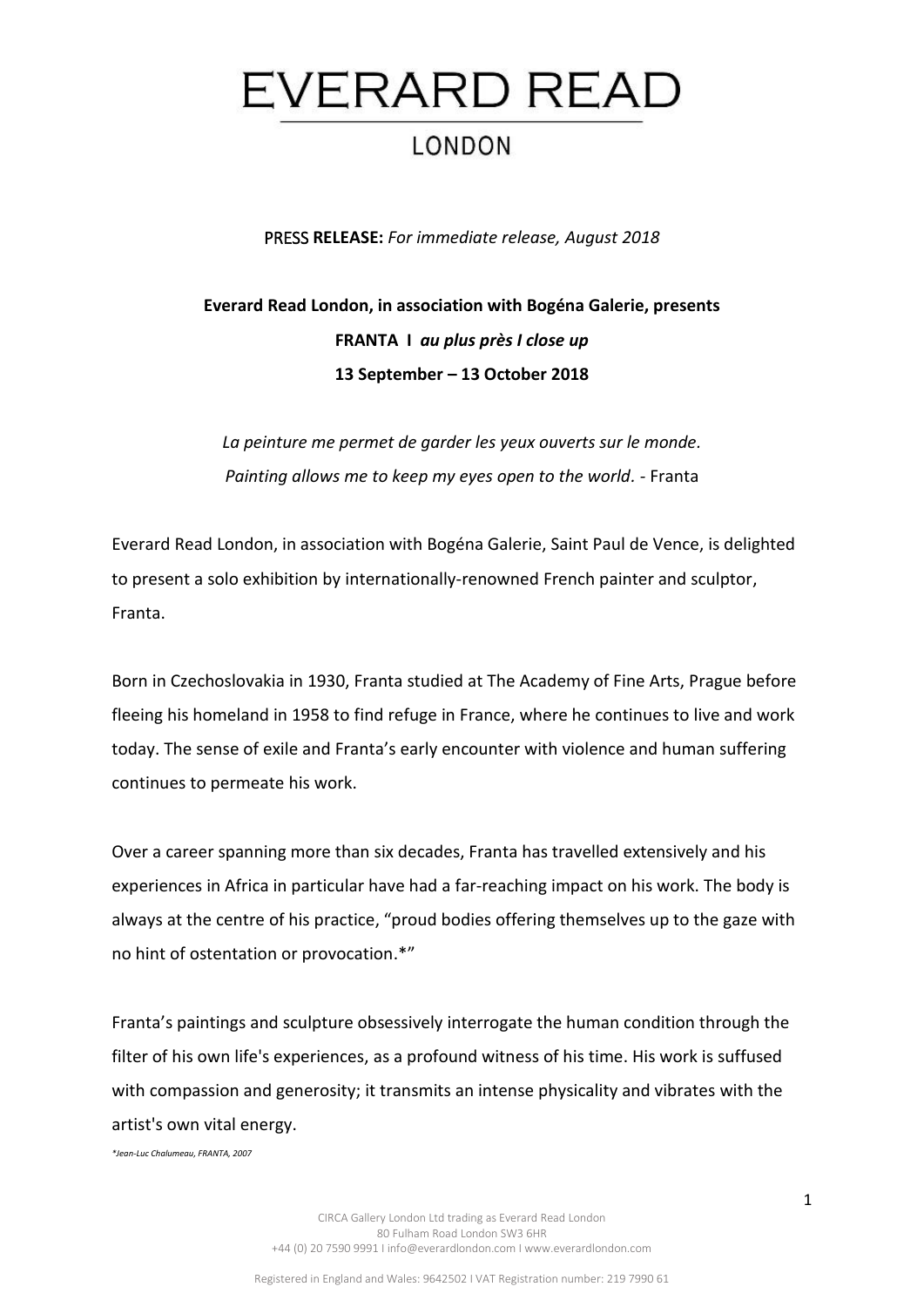# EVERARD READ **LONDON**

The exhibition at Everard Read London is Franta's first in the UK and encompasses some 30 works, including works on paper and canvas and bronze sculptures.

A monograph will be published by *Art Absolument* to coincide with the exhibition.

-Ends-

For more information please contact [georgie@everardlondon.com](mailto:georgie@everardlondon.com) / +44 (0)20 7590 9991

#### **About Everard Read London**

Everard Read was established in South Africa in 1913, making it Africa's oldest commercial gallery. Everard Read London opened its doors on Fulham Road, Chelsea in March 2016 and presents modern and contemporary art from southern Africa. The gallery also shows contemporary work by exceptional artists from around the world. Everard Read I CIRCA has galleries in Johannesburg, Cape Town, London and Franschhoek.

#### **About Bogéna Galerie**

Co-founded and run by Bogéna Gidrol, Bogéna Galerie occupies a venerable old building at the foot of Saint Paul de Vence, not far from the Maeght Foundation. Artists represented include Jeff Bertoncino, Carl Dahl, Franta, Monique Frydman, James Coignard, Christian Lapie and Nathalie Deshairs. Modern and contemporary masters including Chagall, Matisse, Miro and Picasso, Antoni Tapies and Zao Wou-Ki are also represented.

#### **About Franta**

### **b. Trebic (Moravia), Czechoslovakia, 1930**

Franta is an internationally renowned artist and sculptor, born in Czechoslovakia but living and working in France since 1958.